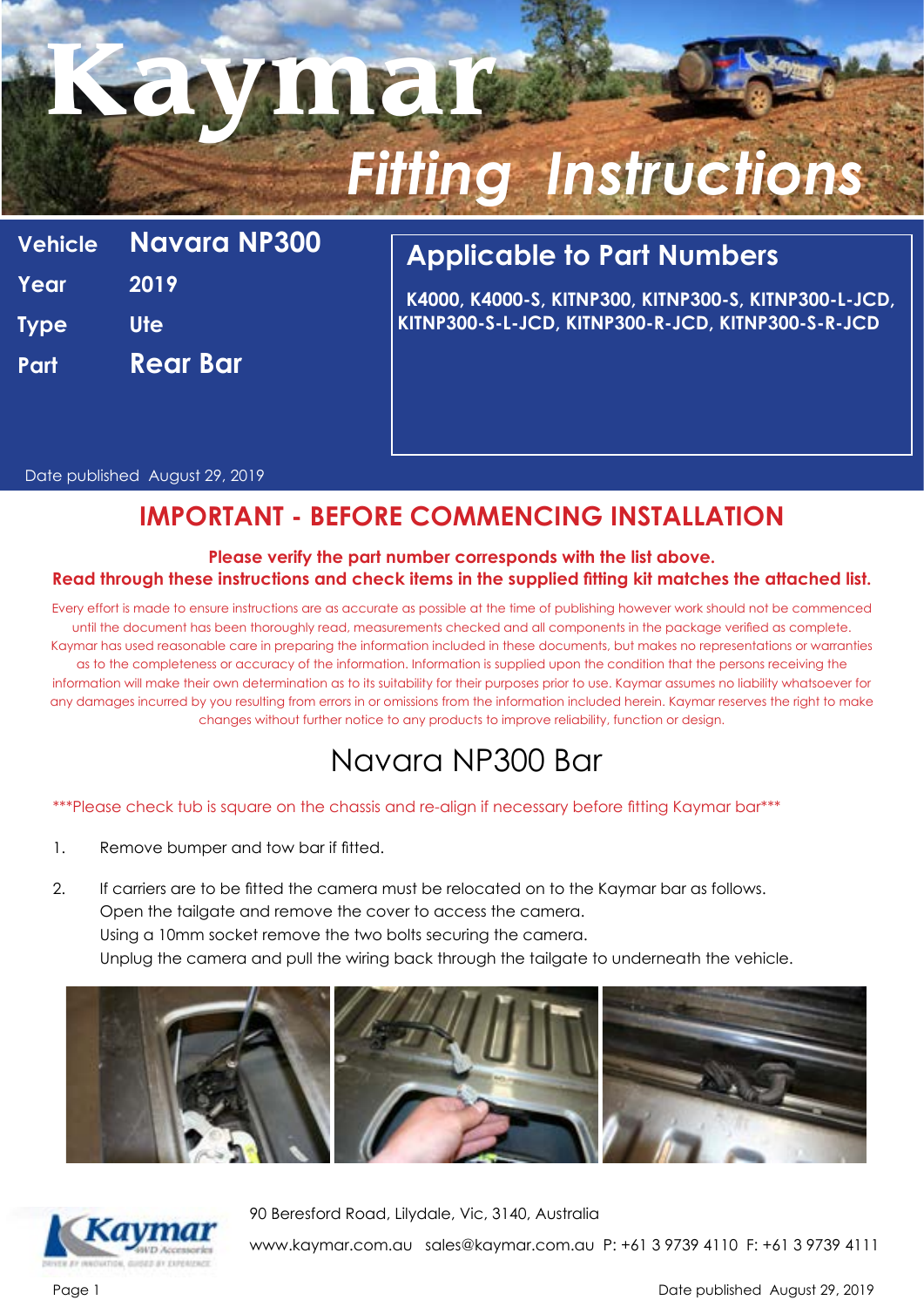

3. Relocate the camera to the bracket in the centre of the Kaymar bar and secure using 3/16 spring and flat washers and nuts supplied.



4. Using the 20mm grommet supplied plug the hole in the tailgate from where the camera was removed.



5. If fitting with reversing sensors, unclip the number plate lights from the centre of the original bumper and remove the globe from the light housing.

Remove the sensors from the retainers by lifting the top and bottom tabs and push the sensor out. Remove the two outer housings and clip into the Kaymar bar. Then remove the the two centre housings and rotate 180 degrees then fit into the Kaymar bar. (This needs to be done so the sensors are facing slightly downwards.)

Fit the sensor harness once the bar is on the vehicle.

If the sensors detect the wheel carrier or jerry can push the sensor tabs in on the bar to angle the sensor down away from the carrier.

6. With another person, lift the Kaymar bar on to the vehicle, taking care not to touch the body. Fit 2 x (1 either side) M12 x 35 x 1.25 bolt, spring and flat washers to the rear most holes in the bottom of the chassis. Then fit the remaining four bolts. **DO NOT TIGHTEN**.

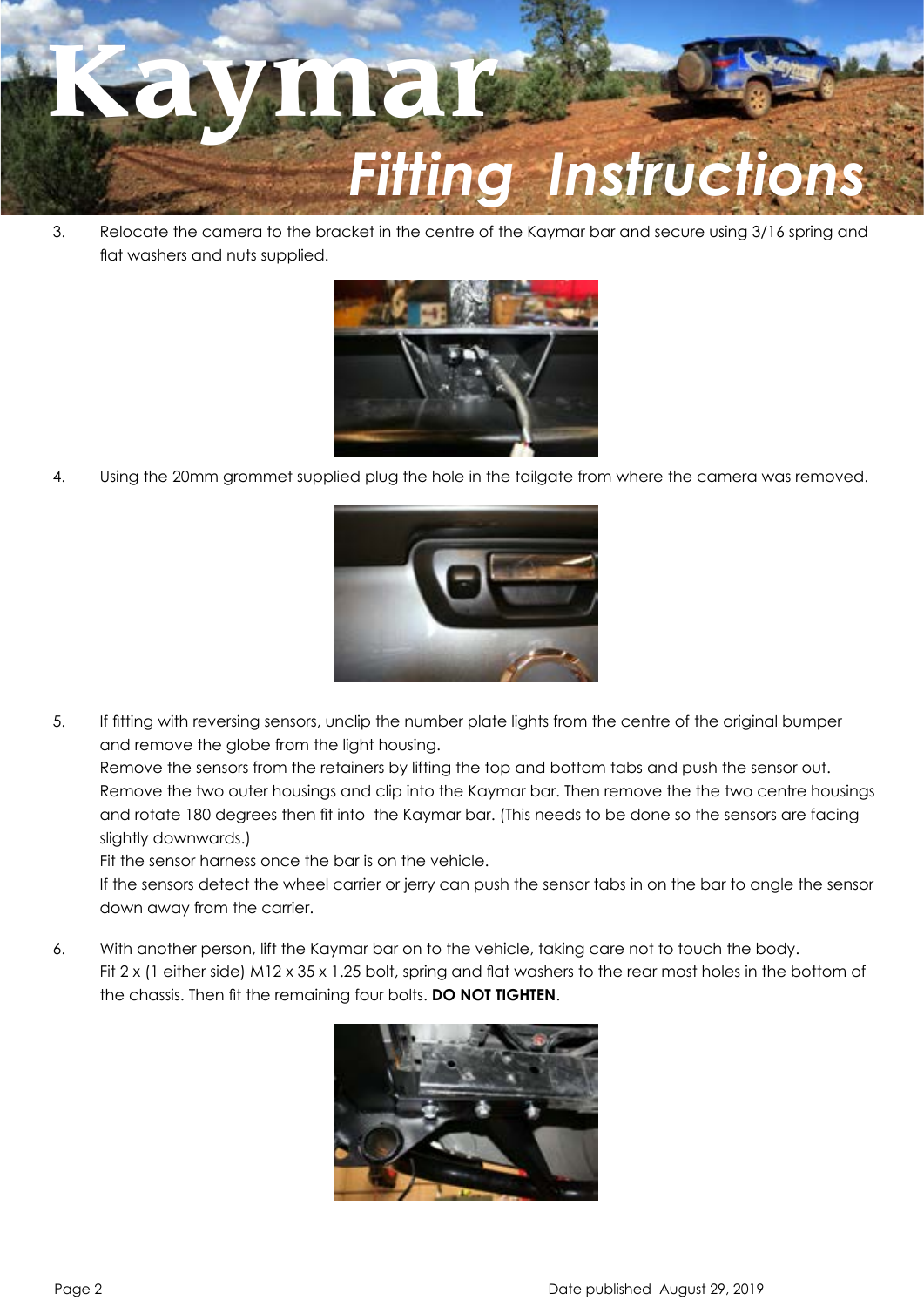

7. Fit 6 x (3 either side) M12 x 35 x 1.25 bolt, spring and flat washers through the side chassis arms into the captive nuts in the chassis. **DO NOT TIGHTEN**.



8. At the front of the side chassis arm behind the pipe gusset is another hole. Feed the bolt on wire with washers welded, down inside of the chassis and out through the hole. Secure with M12 spring and flat washers and M12 x 1.75 nut. Repeat on the other side.



- 9. Tighten all bolts starting with the bottom six.
- 10. Plug in the camera and cable tie any excess wire away from any hot or sharp surfaces.
- 11. Splice the wiring for the LED lights into the back of the tail lights as per the table below:

| Light        | <b>Function</b> | <b>Tail Light</b>     |
|--------------|-----------------|-----------------------|
| Green        | R/H indicator   | <b>Brown</b>          |
| Yellow       | L/H indicator   | Pink                  |
| White        | Earth           | L/H Black - R/H Green |
| <b>Brown</b> | Tail            | Dark Blue             |
| Red          | Stop            | Yellow                |
| <b>Black</b> | Reverse         | Light Blue            |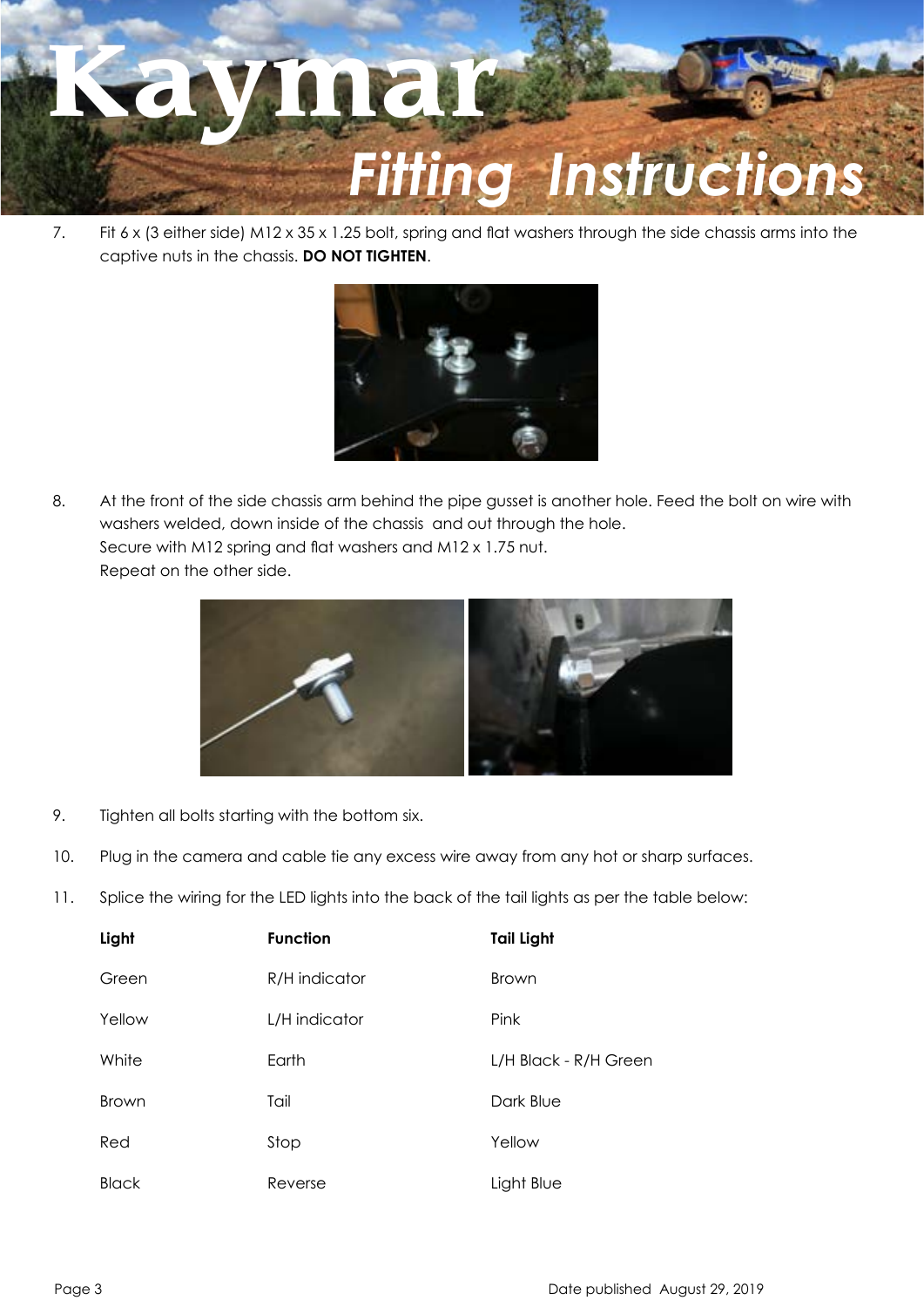

- 12. Fit chequer plate to bar, using a thin strip of silicon on back edge of chequer plate. Sit rubber edging on chequer plate, then a strip of silicon on rubber edging. Fit to vehicle with bolts supplied.
- 13. If fitting carriers see separate instructions.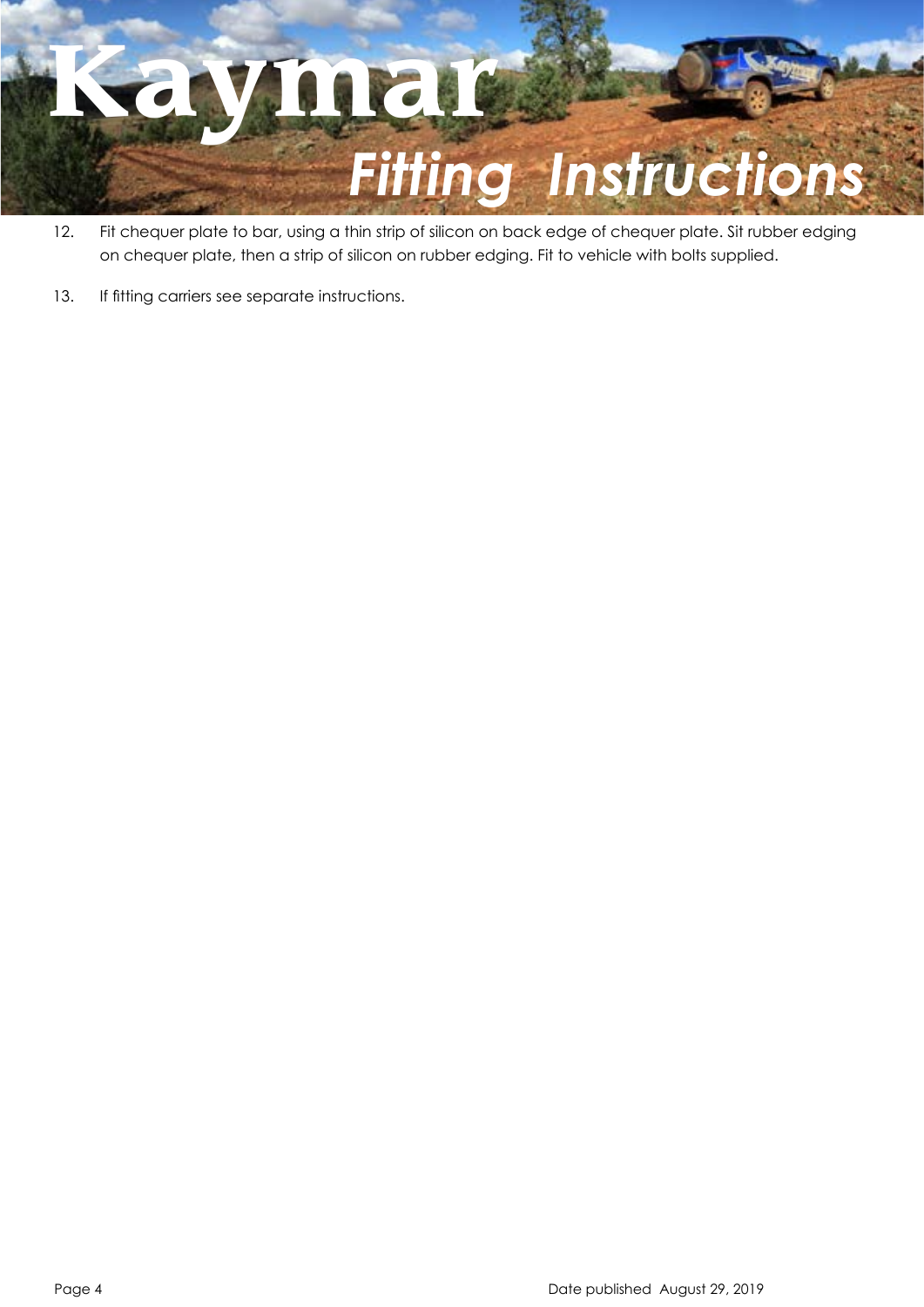

### **BKXXXX NAVARA NP300 REAR BAR BOLT KIT**

#### QUANTITY DESCRIPTION

- M12 x 35 x 1.25 bolts
- M12 H/D washers
- M12 spring washers
- M12 x 1.75 nuts
- Bolt on wire with welded washers
- 20mm grommet BH020
- 3/16 flat washers
- 3/16 spring washers
- 3/16 nuts
- 800mm 7-core wire
- Male terminals
- Female terminals



*bolt\_on\_wire\_with welded\_washer*